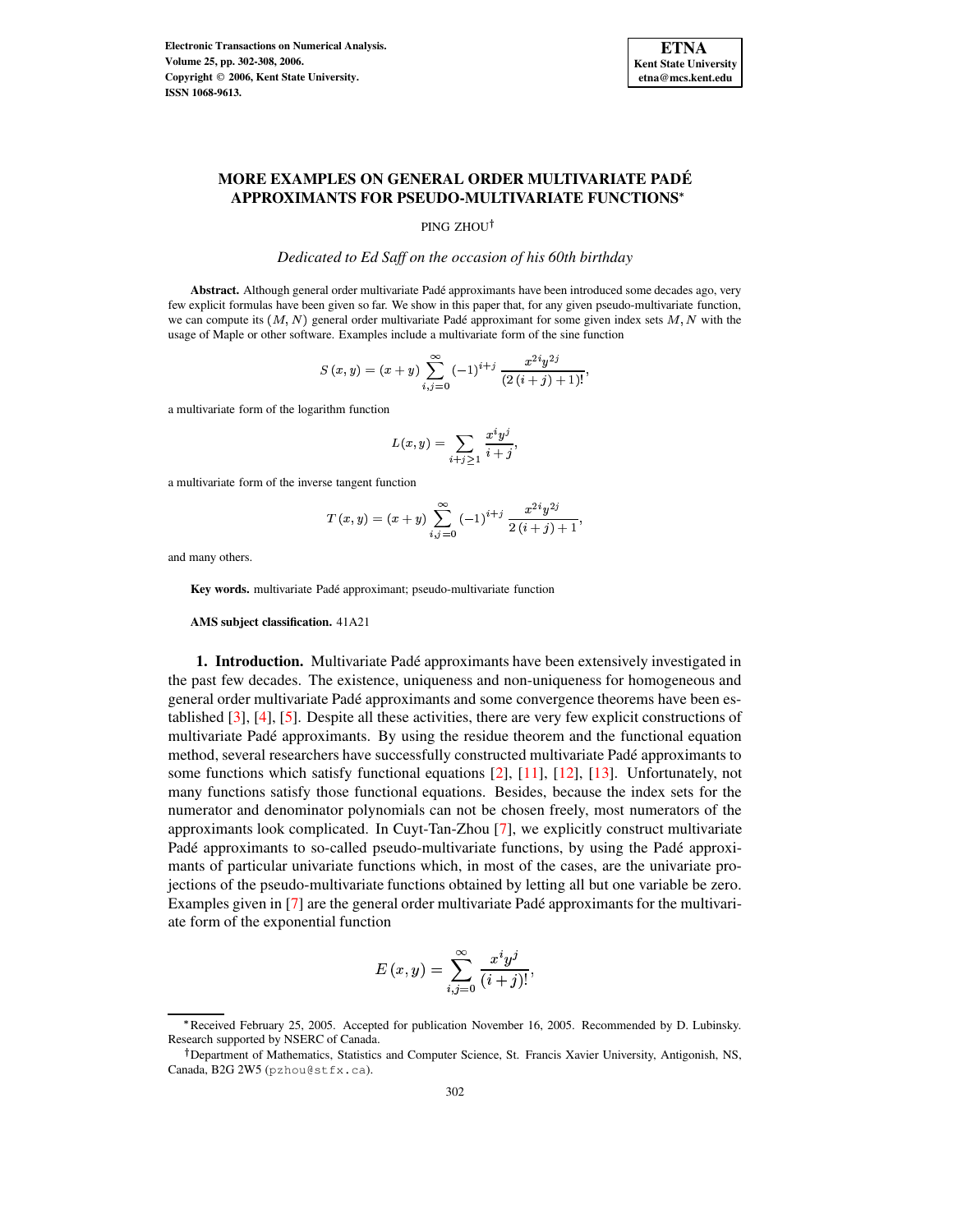the multivariate form of the  $q$ -exponential function (see also [\[1\]](#page-6-8), [\[12\]](#page-6-5))

$$
E_q\left(x,y\right)=\sum_{i,j=0}^{\infty}\frac{x^iy^j}{[i+j]_q!},\quad |q|>1,
$$

the Appell function (see also  $[6]$ ,  $[9]$ )

$$
F_1(a,1,1;c;x,y) = \sum_{i,j=0}^{\infty} \frac{(a)_{i+j} x^i y^j}{(c)_{i+j}}, \ c > a > 0,
$$

and the multivariate form of the partial theta function (see also  $[12]$ ,  $[8]$ ,  $[1]$ )

$$
T_q(x,y) = \sum_{i,j=0}^{\infty} q^{(i+j)(i+j+1)/2} x^i y^j, \quad |q| < 1.
$$

Our aim in this paper is to show that, by using Theorem 2.1 in [\[7\]](#page-6-7) and Maple, we can compute the  $(M, N)$  general order multivariate Padé approximant to any given pseudo-multivariate function for  $M, N, E$  defined in Theorem 2.1 in [\[7\]](#page-6-7) (and stated as Theorem [1.3](#page-2-0) in this paper).

DEFINITION 1.1. *Let*

$$
F(x,y):=\sum_{(i,j)\in\mathbb{N}^2}c_{ij}x^iy^j,\quad c_{ij}\in\mathbb{C}
$$

 $be$   $a$   $f$ ormal  $p$ ower  $series$ ,  $and$   $let$   $M, N, E$   $be$   $index$   $set$   $sin$   $\mathbb{N} \times \mathbb{N} = \mathbb{N}^2$  . The  $(M, N)$   $general$  $\alpha$  *order multivariate Padé approximant to*  $F(x,y)$  *on the set*  $E$  *is a rational function* 

$$
[M/N]_E(x,y):=\frac{P(x,y)}{Q(x,y)}
$$

*where the polynomials*

$$
P(x,y):=\sum_{(i,j)\in M}a_{ij}x^iy^j,\ \ a_{ij}\in\mathbb{C},
$$

$$
Q(x,y):=\sum_{(i,j)\in N}b_{ij}x^iy^j,\ \ b_{ij}\in\mathbb{C},
$$

*are such that*

(1.1) 
$$
(FQ - P)(x, y) = \sum_{(i,j) \in \mathbb{N}^2 \setminus E} d_{ij} x^i y^j, \ d_{ij} \in \mathbb{C}
$$

*and* ? *satisfying the inclusion property*

$$
(1.2) \qquad (i,j) \in E, \ 0 \le k \le i, \ 0 \le l \le j \implies (k,l) \in E.
$$

DEFINITION 1.2. A *multivariate function*  $F(x, y)$  *is said to be pseudo-multivariate if the coefficients of its formal power series*

$$
F\left(x,y\right)=\sum_{i,j=0}^{\infty}c_{ij}x^{i}y^{j}
$$

**ETNA Kent State University etna@mcs.kent.edu**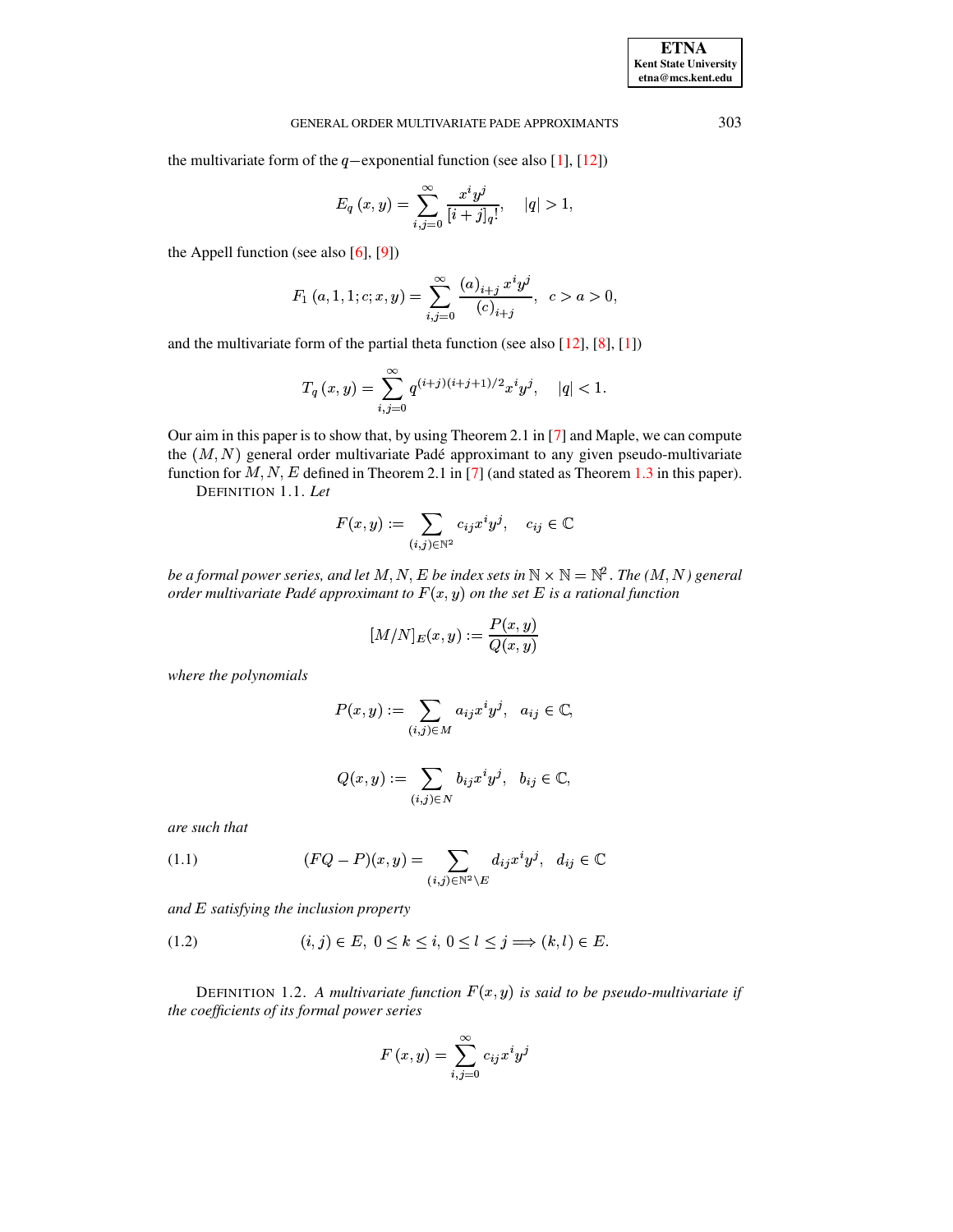P. ZHOU

satisfy

$$
c_{ij} = g(i + j), \quad i, j = 0, 1, \cdots,
$$

where  $g(k)$  is a certain function of k.

<span id="page-2-0"></span>Please see [7] for more details on definitions of the  $(M, N)$  general order multivariate Padé approximant to  $F(x, y)$  on the set E, which is slightly different from the one given in earlier papers, and the pseudo-multivariate functions.

THEOREM 1.3. (Theorem 2.1 in [7]) Let

$$
F(x,y) := \sum_{k=0}^{\infty} g(k) \sum_{i+j=k} x^i y^j
$$

be a pseudo-multivariate function. For  $m, n \in \mathbb{N}$ , let

(1.3) 
$$
\frac{p_{m,n}}{q_{m,n}}(z) := \frac{\sum_{j=0}^{m} \alpha_j z^j}{\sum_{j=0}^{n} \beta_j z^j}, \quad \beta_0 = 1
$$

be the  $(m, n)$  Padé approximant of the function

$$
h(z) := \sum_{k=0}^{\infty} g(k) z^k,
$$

let  $s = \max\{m, n\}$ , and let

$$
(1.4) \qquad \qquad N := \{ (i, j) : 0 \le i, j \le n \}
$$

- $M := \{(i, j) : 0 \le i, j \le s\} \cap \{(i, j) : 0 \le i + j \le m + n\},\$  $(1.5)$
- $E := \{(i, j) : 0 \leq i + j \leq m + n, i, j \geq 0\}$  $(1.6)$

be index sets in  $\mathbb{N}^2$ . Then the  $(M, N)$  general order multivariate Padé approximant to  $F(x, y)$ on the index set  $E$  is

$$
[M/N]_E(x,y) = \frac{P(x,y)}{Q(x,y)},
$$

where

$$
(1.7) \tQ(x,y) := q_{m,n}(x) q_{m,n}(y),
$$

and

$$
P(x,y) = \frac{xp_{m,n}(x)q_{m,n}(y) - yq_{m,n}(x)p_{m,n}(y)}{x - y}
$$

$$
= \sum_{i=0}^{m} \left( \sum_{j=0}^{\min\{i,n\}} \alpha_i \beta_j \left( x^i y^j + x^{i-1} y^{j+1} + \dots + x^j y^i \right) - \sum_{j=\min\{i,n\}+1}^{n} \alpha_i \beta_j \left( x^{i+1} y^{j-1} + x^{i+2} y^{j-2} + \dots + x^{j-1} y^{i+1} \right) \right)
$$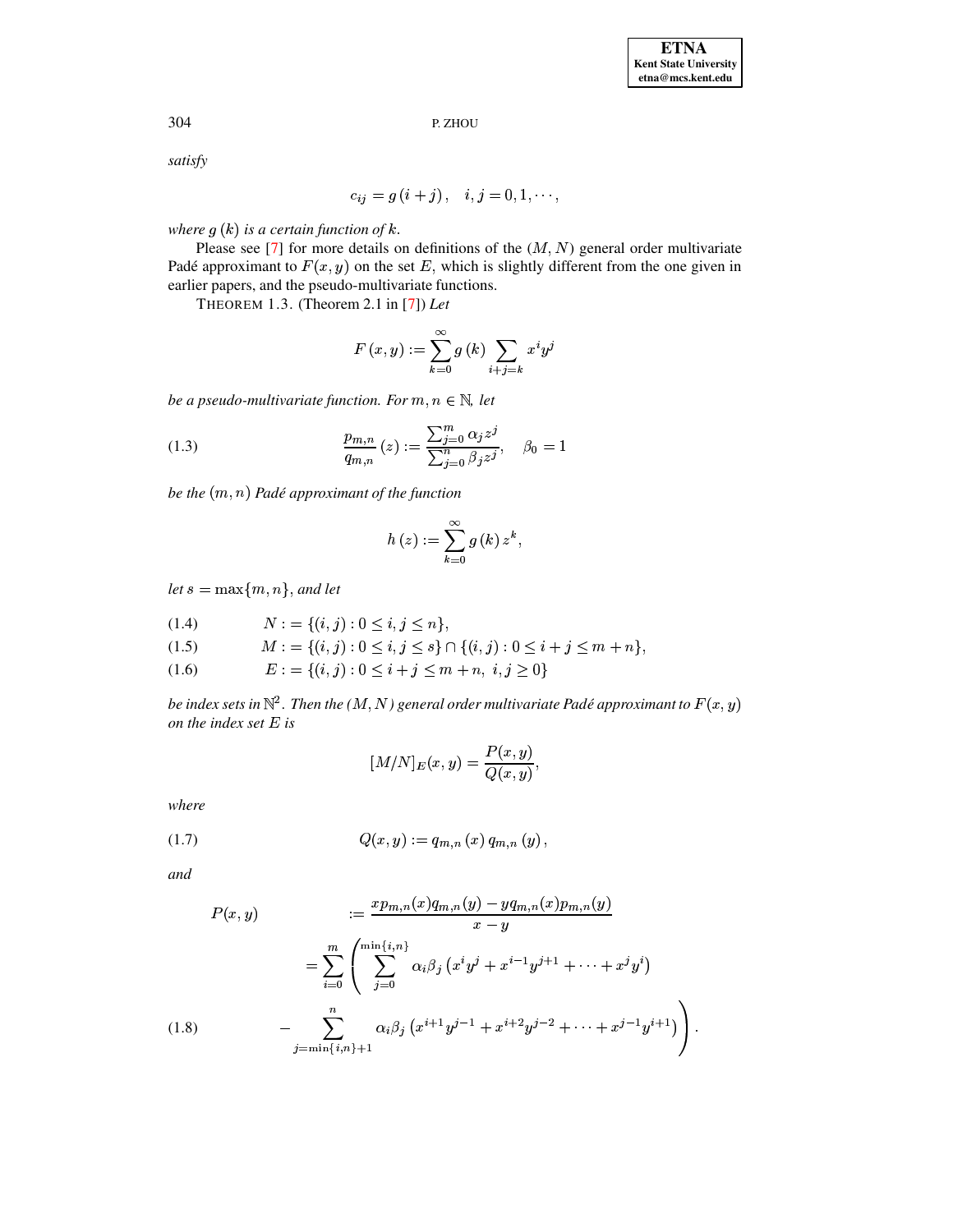# GENERAL ORDER MULTIVARIATE PADE APPROXIMANTS 305

The proof of this theorem in [\[7\]](#page-6-7) uses the fact that if  $x \neq y$ ,

$$
F\left( x,y\right) =\frac{xh\left( x\right) -yh\left( y\right) }{x-y},
$$

and if  $x=y$ ,

$$
F(x, x) = \frac{d}{dx}(xh(x)) = \frac{d}{dy}(yh(y)) = F(y, y).
$$

<code>REMARK 1.4.</code> It is easy to see that  $P\left(x,y\right)/Q\left(x,y\right)$  is irreducible, as  $p_{m,n}\left(z\right)/q_{m,n}\left(z\right)$ *is irreducible.*

**2. More Explicit Constructions.** The importance of finding more explicit formulas of multivariate Pade´ approximants to some given functions is obvious as very few of them are known so far. For any given pseudo-multivariate function, we can compute its  $(M, N)$  general order multivariate Padé approximant on the set E for given  $m, n$ , where  $M, N, E$ , and  $m, n$  are defined in Theorem [1.3.](#page-2-0) For some pseudo-multivariate functions whose one variable projection functions have general explicit formulas of Pade´ approximants, like the ones given in  $[7]$ , we can use Theorem [1.3](#page-2-0) to write their general order multivariate Padé approximants. For those pseudo-multivariate functions whose one variable projection functions don't have general explicit formulas of Pade´ approximants, we can use Maple or other software to compute the  $(M, N)$  general order multivariate Padé approximant on the set E. In what follows we present an example of a short procedure in Maple, called mpa, to compute the  $(M, N)$ general order multivariate Pade´ approximant for two variable pseudo-multivariate functions.

In the procedure mpa $(f, x, m, n)$ , f is the one variable projection function of the pseudomultivariate function F, x is the variable of f, m and n are non-negative integers. It computes the  $(M, N)$  general order multivariate Padé approximant to  $F(x, y)$  on the set E, where  ${M, N}$ , and  ${E}$  are defined in Theorem [1.3.](#page-2-0)

> with(numapprox):  $>$  mpa:=proc(f,x,m,n) <sup>b</sup> local g,px,py,qx,qy,PP,QQ,PQ;  $\ge$  g:=pade(f,x,[m,n]);  $\geq$  px:=numer(g); qx:=denom(g);  $> py:=subs(x=y,px); qy:=subs(x=y,qx);$  $\text{PP}:=\text{simplify}((x*p x*qy-y*qx*py)/(x-y));$  $>$  QQ:=simplify(qx\*qy); <sup>b</sup> PQ:=simplify(PP/QQ);  $>$  return (PQ);

<sup>b</sup> end proc:

<span id="page-3-0"></span>EXAMPLE 2.1. The function

$$
S(x,y) = (x + y) \sum_{i,j=0}^{\infty} (-1)^{i+j} \frac{x^{2i}y^{2j}}{(2(i+j) + 1)!}
$$

is a pseudo-multivariate function with

$$
h(z) = \sum_{n=0}^{\infty} (-1)^n \frac{z^{2n+1}}{(2n+1)!} = \sin z.
$$

**ETNA Kent State University etna@mcs.kent.edu**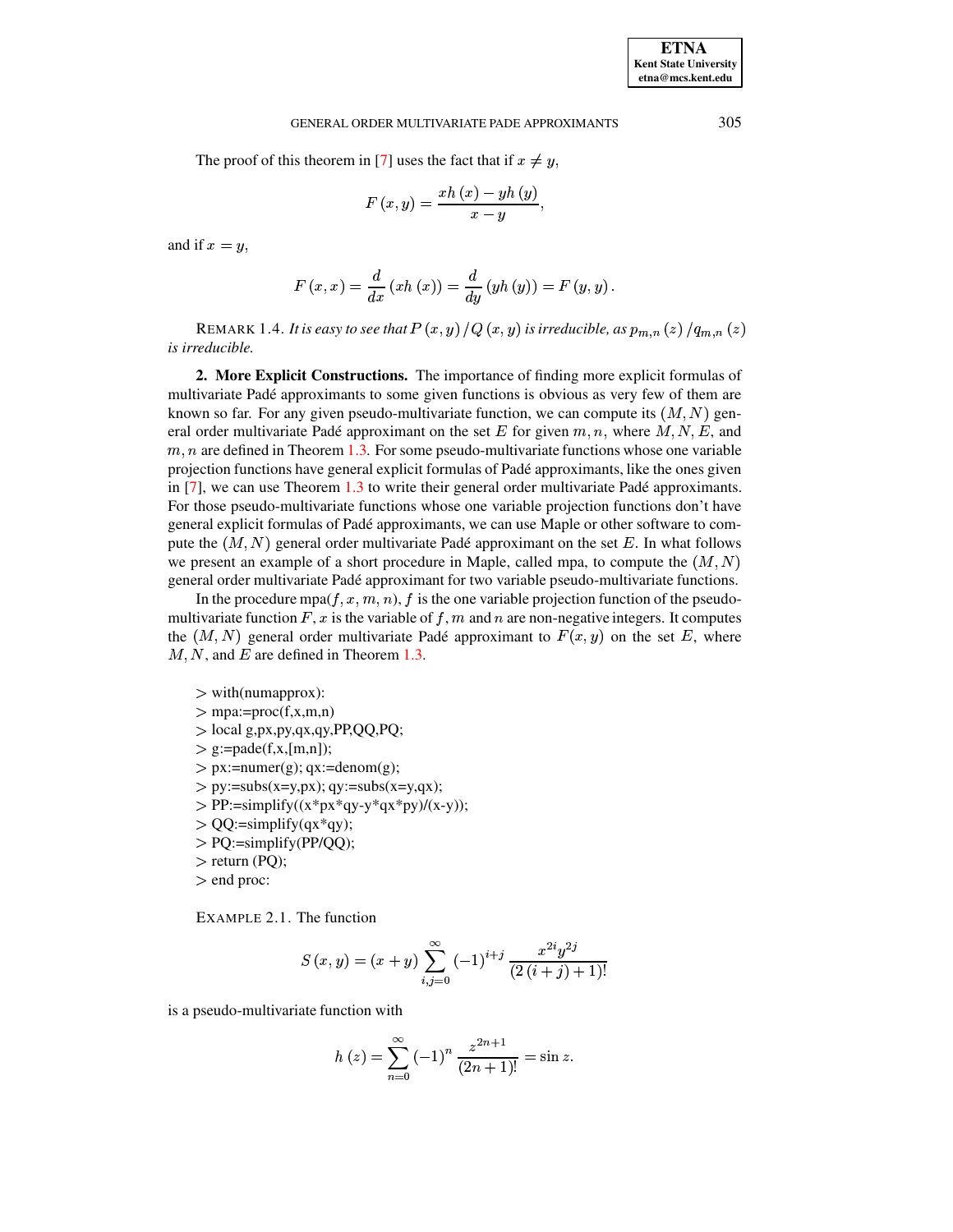P. ZHOU

Running mpa $(\sin(x), x, 3, 2)$  in Maple gives

$$
-\frac{140 x^3+7 x^3 y^2+140 x^2 y+7 x^2 y^3-120 x+140 x y^2-1200 y+140 y^3}{3 (20+x^2) (20+y^2)}
$$

which is the  $(M, N)$  general order multivariate Padé approximant to the function  $S(x, y)$  on the set  $E$ , with

$$
N = \{(i, j) : 0 \le i, j \le 2\},
$$
  
\n
$$
M = \{(i, j) : 0 \le i, j \le 3, i + j \le 5\},
$$
  
\n
$$
E = \{(i, j) : 0 \le i + j \le 5\}.
$$

EXAMPLE 2.2. A multivariate form of the logarithm series is

$$
L(x,y) = \sum_{i+j \geq 1} \frac{x^i y^j}{i+j}.
$$

It is a pseudo-multivariate function with

$$
h(z) = \sum_{n=0}^{\infty} \frac{z^{n+1}}{n+1} = \ln(1-z).
$$

Running mpa(ln  $(1 - z)$ , z, 3, 1) gives

$$
-\frac{-4x^3+3x^3y-24x^2+14x^2y+3x^2y^2+96x}{6(3x-4)(3y-4)}\\-\frac{96xy+14xy^2+3y^3x-4y^3-24y^2+96y}{6(3x-4)(3y-4)},
$$

which is the  $(M, N)$  general order multivariate Padé approximant to the function  $L(x, y)$  on the set  $E$ , with

$$
N = \{(i, j) : 0 \le i, j \le 1\},
$$
  
\n
$$
M = \{(i, j) : 0 \le i, j \le 3, i + j \le 4\},
$$
  
\n
$$
E = \{(i, j) : 0 \le i + j \le 4\}.
$$

EXAMPLE 2.3. The function

$$
R(x,y) = \sum_{i,j=0}^{\infty} (-1)^{i+j} \frac{1 \cdot 3 \cdot \dots \cdot (2 (i+j)-1)}{(i+j)!} x^i y^j, \ |x|, |y| < \frac{1}{2}
$$

is a pseudo-multivariate function with

$$
h(z) = \sum_{n=0}^{\infty} \frac{(-1)^n 1 \cdot 3 \cdot 5 \cdot \cdots (2n-1)}{n!} z^n
$$
  
=  $\sqrt{1+2z}$ ,  $|z| < \frac{1}{2}$ .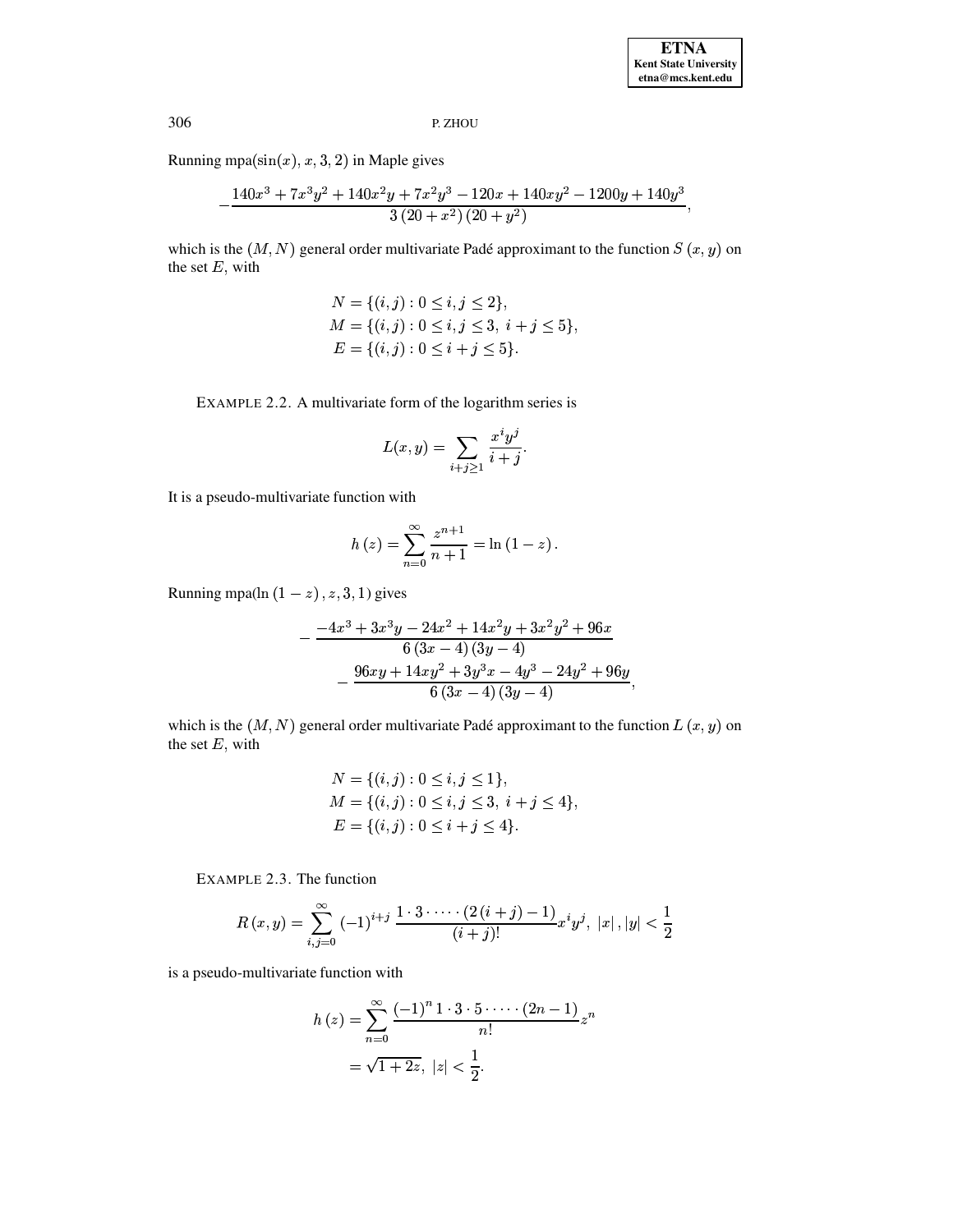| <b>ETNA</b>                  |
|------------------------------|
| <b>Kent State University</b> |
| etna@mcs.kent.edu            |

#### GENERAL ORDER MULTIVARIATE PADE APPROXIMANTS

Similarly, mpa $(sqr(1+2z), z, 3, 2)$  gives the  $(M, N)$  general order multivariate Padé approximant  $P(x, y)/Q(x, y)$  to  $R(x, y)$  on the index set E for  $|x|, |y| < 1/2$ , where

$$
P(x,y) = 4x^3 + 8x^3y + 3x^3y^2 + 36x^2 + 76x^2y + 35x^2y^2 + 3x^2y^3
$$
  
+48x + 120xy + 76xy<sup>2</sup> + 8xy<sup>3</sup> + 48y + 36y<sup>2</sup> + 4y<sup>3</sup> + 16,

and

$$
Q(x,y) = (4 + 8x + 3x^{2}) (4 + 8y + 3y^{2})
$$

with the same  $M, N, E$  as given in Example 2.1.

EXAMPLE 2.4. The function

$$
T(x,y) = (x+y) \sum_{i,j=0}^{\infty} (-1)^{i+j} \frac{x^{2i}y^{2j}}{2(i+j)+1}
$$

is a pseudo-multivariate function with

$$
h(z) = \sum_{n=0}^{\infty} (-1)^n \frac{z^{2n+1}}{2n+1} = \tan^{-1} x.
$$

Then we can use mpa( $arctan(x)$ , x, m, n) to compute the  $(M, N)$  general order multivariate Padé approximant to  $T(x, y)$  on the index set E for any given positive integers  $m, n$ .

EXAMPLE 2.5. The function

$$
H(x,y) = (x + y) \sum_{i,j=0}^{\infty} \frac{1 \cdot 3 \cdot \dots \cdot (2 (i + j) - 1)}{2^{i+j} (2 (i + j) + 1) (i + j)!} x^{2i} y^{2j}
$$

is a pseudo-multivariate function with

$$
h(z) = \sum_{n=1}^{\infty} \frac{1 \cdot 3 \cdot 5 \cdot \cdots \cdot (2n-1)}{2^n (2n+1) n!} x^{2n+1} = \sin^{-1} x - x.
$$

Then we can use  $mpa(arcsin(x) - x, x, m, n)$  to compute the  $(M, N)$  general order multivariate Padé approximant to  $H(x, y)$  on the index set E for any given positive integers m, n.

For some pseudo-multivariate series, we might not be able to have the explicit functions for the sum of their projection series of one variable. In this case, we can use Maple to write the partial sum up to the degree of  $m + n + 1$  in the variable, and compute the  $(m, n)$  Padé approximant to the partial sum and then use  $mpa(f, x, m, n)$  to compute the  $(M, N)$  general order multivariate Padé approximant to the multivariate series on the index set  $E$  for any given positive integers  $m, n$ .

EXAMPLE 2.6. The function

$$
F(x,y) = \sum_{i,j=0}^{\infty} \frac{x^i y^j}{(i+j)! + (i+j)^3 + 1}
$$

is a pseudo-multivariate function with

$$
h(z) = \sum_{n=0}^{\infty} \frac{z^n}{n! + n^3 + 1}.
$$